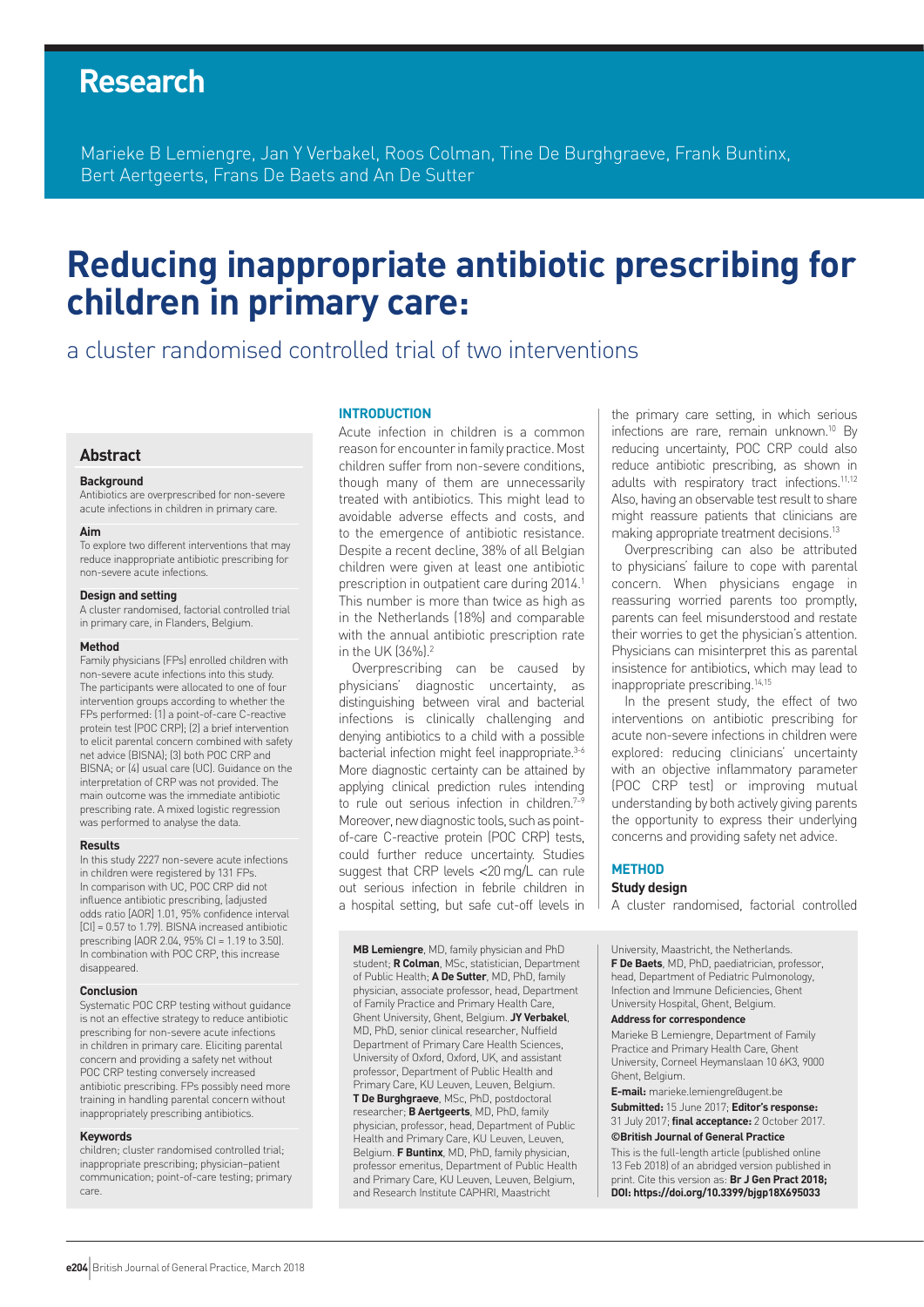## **How this fits in**

It is known that antibiotics are prescribed too often for non-severe acute infections in children in primary care. Point-of-care CRP (POC CRP) testing and promoting shared decision-making reduce antibiotic prescribing for acute respiratory tract infections in adults, but the effect of such interventions in children remains unclear. This study found that systematic POC CRP testing without guidance is not an effective strategy to reduce antibiotic prescribing for non-severe acute infections in children in primary care. Eliciting parental concern and providing a safety net without POC CRP testing conversely increased antibiotic prescribing. Family physicians possibly need more training in handling parental concern without inappropriately prescribing antibiotics.

trial (CRCT) was performed in children with an acute non-severe infection presenting to a family physician (FP). There were four intervention groups: (1) performing a POC CRP test; (2) applying a brief intervention to elicit parental concern combined with safety net advice (BISNA); (3) performing a POC CRP test plus applying BISNA; and (4) usual care (UC). Allocation was performed at practice level to avoid contamination. The allocation ratio was 1:1:1:1. Every cluster consisted of infectious episodes in children included by one physician.

## **Study population**

Participating family physicians. All FPs in Flanders, Belgium, stating that they were able and prepared to consecutively recruit at least five ill children during the inclusion period, were eligible to participate. Practices were assigned to the four intervention groups using stratified (by practice type) block randomisation (block size four).

Participating children. Children aged 1 month to 16 years presenting with an acute infection lasting a maximum of 5 days at the initial contact were consecutively included. Episodes at a high risk for serious infection were excluded post hoc, as antibiotic prescribing should not be restricted in these cases. These children were identified using a clinical decision rule (CDR) consisting of four clinical criteria: the gut feeling of the physician, presence of dyspnoea, temperature ≥40°C and diarrhoea in children aged between 1 year and 2.5 years.<sup>7</sup> Children who were referred to a paediatrician were excluded. Other exclusion criteria were episodes caused by merely traumatic or neurological conditions, intoxication, psychiatric or behavioural problems, or an exacerbation of a known chronic condition. Written informed consent was solicited from the child's accompanying parent or legal guardian.

## **Intervention**

For the POC CRP test using an Afinion AS100 Analyzer, Alere, US, a finger prick test was performed and the result was available within 4 minutes.16 Guidance on the interpretation of CRP results was not provided because safe cut-off levels in primary care are unknown.17 The brief intervention consisted of the following three questions for parents at the start of the consultation: 'Are you concerned [about the illness of your child]?', 'What exactly concerns you?', and 'Why does this concern you?' Apart from these questions, a parent information leaflet containing information about supportive treatment (for example, what to do in case of fever, how to use antipyretics) and when to re-consult was provided as safety net advice. To avoid contamination between the intervention groups, only FPs in the BISNA intervention groups (allocation group 2 and 3) were informed about the specific content of the brief intervention.

### **Data collection**

FPs registered child characteristics, clinical parameters, preliminary diagnosis, and treatment actions (or referral) on a registration form. Parents completed a diary until they assessed their child as recovered.

#### **Endpoints**

The main outcome measure was the immediate antibiotic prescribing rate. An immediate prescription is meant to be delivered and administered immediately after the consultation. Second, the total antibiotic prescribing rate was observed, by adding delayed prescriptions meant to be administered by the parent in certain circumstances, for example, in case of persistent or worsening complaints such as fever, cough, and pain, or in case of a prolonged or worsening general feeling of illness.

### **Sample size calculation**

To detect an absolute reduction in antibiotic prescribing of 15% (from 40% to 25%), with 80% power at a 5% significance level, an individually randomised study would need 600 patients (150 patients per group and four groups). Assuming an intra-cluster correlation coefficient (ICC) of 0.15 (worst case) and a cluster size of 21, the design effect of the study is 4. Twenty-nine FPs per group (116 FPs in total) are thus needed.<sup>18</sup>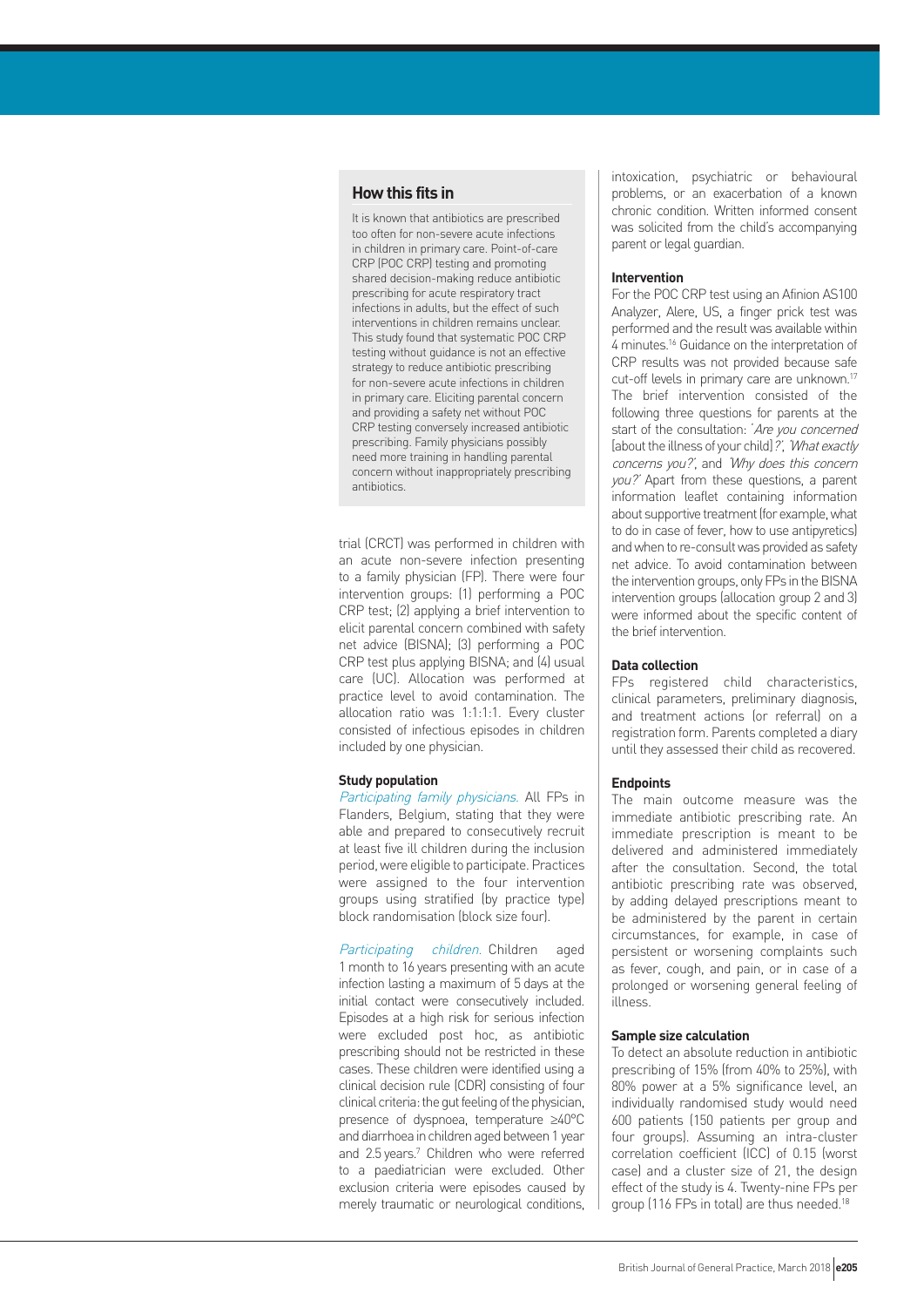

**Figure 1. Flow chart representing the number of acute infectious episodes included in the study. <sup>a</sup>Scoring positive at one of the following clinical criteria: gut feeling of the physician, presence of dyspnoea, temperature ≥40°C, and diarrhoea in children aged between 1 and 2.5 years. BISNA= brief intervention with safety net. CDR= clinical decision rule. CRP=C-reactive protein. FP= family physician. R= randomisation. UC= usual care.**

#### **Statistical analysis**

The analyses were performed with SPSS version 24. A crude and adjusted mixed logistic regression analysis was performed, considering the hierarchical structure of the data (practice level, FP level, patient level).

At practice level, region (urban/rural) and practice type (solo/duo/group) were considered.

At FP level, the role of personal characteristics (sex, age [mean]), years of experience [mean]), annual antibiotic prescription rate, and the FP's risk-avoiding attitude were investigated. The annual antibiotic prescription rate during 2011 (children and adults, most recent Belgian data

available) was used as a proxy for baseline antibiotic prescribing. National prescribing data only for children were not available. FPs were categorised as high or low prescribers (with the mean rate as cut-off point). As data from early-career FPs and residents were not yet available, they were considered as a separate group. All FPs completed a validated questionnaire measuring their riskavoiding behaviour. Physicians with higher scores 'prefer the certain to the uncertain'.<sup>19</sup>

At child level, considerations included: age (infant, preschool child, child/adolescent), fever (no fever, elevation, high fever [≥39°C]), and the presence of an appropriate indication for antibiotics according to the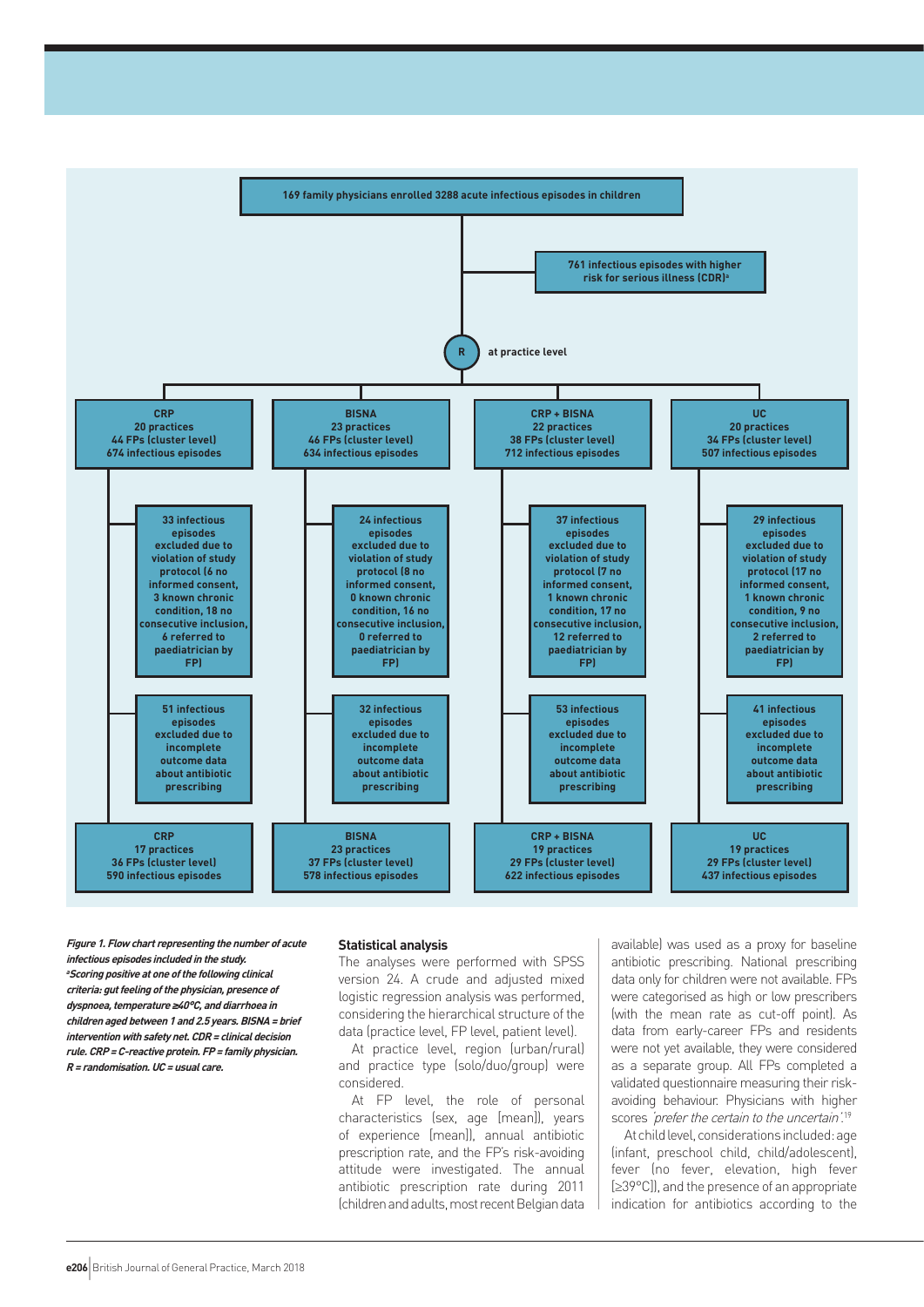

**Figure 2. Estimated marginal means of the immediate antibiotic prescribing rate (with 95% confidence interval) for the different intervention groups (adjusted analysis). BISNA= brief intervention with safety net. CRP=C-reactive protein. UC= usual care.**

Belgian guidelines<sup>20</sup> (further details may be obtained from authors). The Belgian guidelines follow international guidelines, but the antibiotic choice and dosages are adapted to the Belgian bacterial resistance patterns. The perceived parental expectation regarding antibiotics, which was registered by the FPs at the end of the consultation by answering 'yes or no' to the question 'Do you think this parent expects a prescription for antibiotics?', was also considered. The option 'I don't know' or missing values were categorised as 'unknown'.

First, the researchers explored which of these covariates, at the univariate level, influenced immediate antibiotic prescribing. Second, a multivariate analysis was performed. With exception for practice type, which was added because stratification was carried out at this level, only covariates with P-values lower than 0.1 were entered. When comparing intervention groups, limited imbalances for a child's age and temperature were found. These were

## **Table 1. Observed antibiotic prescribing rate in comparison with the presence of a rational indication to prescribe**

|                                | <b>Indication for antibiotics</b> |               |            |                                        |  |  |  |
|--------------------------------|-----------------------------------|---------------|------------|----------------------------------------|--|--|--|
| <b>Antibiotic prescription</b> | Present                           | <b>Absent</b> | Unclear    | <b>Total number of</b><br>episodes (%) |  |  |  |
| Immediate, number of episodes  | 143                               | 125           | 66         | 334 (14.9)                             |  |  |  |
| Delayed, number of episodes    | 64                                | 140           | 55         | 259 (11.6)                             |  |  |  |
| None, number of episodes       | 84                                | 1373          | 177        | 1634 [73.4]                            |  |  |  |
| Total number of episodes (%)   | 291 (13.1)                        | 1638 [73.6]   | 298 (13.4) | 2227 (100)                             |  |  |  |

added as covariates to the final adjusted analysis. Episodes with missing data about antibiotic prescribing were discarded from the analysis. For more detailed information about the methodology of this trial, the authors refer to the published protocol.<sup>18</sup>

## **RESULTS**

## **Participant flow, recruitment, and numbers analysed**

Initially 169 FPs started recruitment and 3288 acute infectious episodes were included between 15 February 2013 and 28 February 2014. After applying exclusion criteria (Figure 1), 2227 acute infectious episodes registered by 131 FPs (78 practices) were analysed. Because of the CDR indicating a higher risk for serious infection, 761 episodes (23%) were excluded. Thirtyone physicians were excluded because they included fewer than five children. Their baseline characteristics were equal to those of included FPs (further details of excluded FPs are available from the authors). Due to missing data on antibiotic prescribing, 177 episodes were discarded. These children were of similar age, but had less fever  $(P< 0.001)$  and fewer indications for antibiotics following the Belgian guidelines (P<0.001) in comparison with children with outcome data on antibiotic prescribing (further information on outcome data is available from the authors).

## **Baseline characteristics**

Family physicians. Forty-one percent of FPs were male. Their mean age was 39.8 years (standard deviation [SD] 10.7 years) and 17.6% were residents. Fifty-seven per cent were practising in a rural region. The mean risk-avoiding behaviour was 17.3 (SD 2.9), and the mean annual antibiotic prescription rate was 41.9% (SD 9.5%). There were no differences between the FPs of different intervention arms regarding personal characteristics, risk-avoiding attitude, and annual antibiotic prescription rate (further details are available from the authors). The median number of included infectious episodes per FP was 11 (interquartile range [IQR] 6 to 17, total range 2 to 304).

Children. Fifty-one per cent of infectious episodes concerned males. Their mean age was 5 years (SD 4.0, IQR 1.6 to 7.6; 30.6% were infants, 37.5% were preschool children, 31.9% were child/teenager) and their mean temperature was 38.2°C (SD 1.1; 25.5% no fever, 43.5% elevation, 29.4% high fever [≥39°C]). The top three preliminary diagnoses were: upper respiratory tract infection (34.4%), acute otitis media (15.5%), and other viral disease (11.8%). There were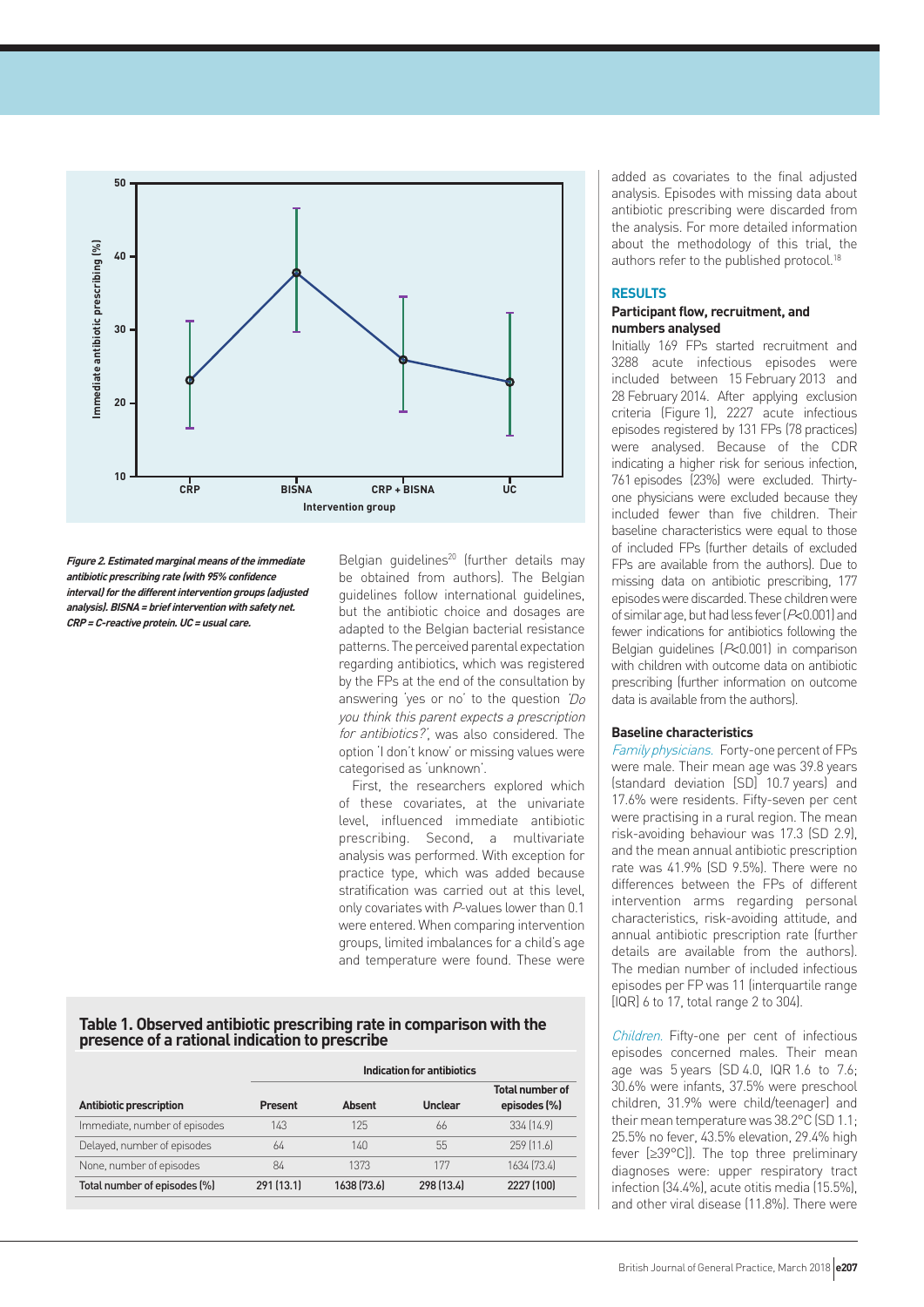## **Table 2. Mixed logistic regression analysis (crude and adjusted analysis) to compare intervention effects on immediate antibiotic prescribing**

| <b>Intervention</b> |                                      | <b>Crude analysis</b> |                                  |                  |                                      | Adjusted analysis <sup>a,b</sup> |                                  |              |  |
|---------------------|--------------------------------------|-----------------------|----------------------------------|------------------|--------------------------------------|----------------------------------|----------------------------------|--------------|--|
|                     | <b>Immediate</b><br>prescribing rate |                       | <b>Total</b><br>prescribing rate |                  | <b>Immediate</b><br>prescribing rate |                                  | <b>Total</b><br>prescribing rate |              |  |
|                     | <b>OR</b>                            | 95% CI                | <b>OR</b>                        | 95% CI           | <b>AOR</b>                           | 95% CI                           | <b>AOR</b>                       | 95% CI       |  |
| POC CRP             | 0.77                                 | 0.42 to 1.44          | 1.06                             | $0.61$ to $1.86$ | 1.01                                 | 0.57 to 1.79                     | 1.26                             | 0.69 to 2.30 |  |
| <b>BISNA</b>        | 1.36                                 | 0.77 to 2.40          | 1.47                             | 0.87 to 2.48     | 2.04                                 | $1.19$ to $3.50$                 | 1.95                             | 1.11 to 3.42 |  |
| POC CRP + BISNA     | 0.99                                 | 0.54 to 1.84          | 1.07                             | 0.61 to 1.88     | 1.17                                 | $0.66$ to $2.09$                 | 1.21                             | 0.66 to 2.22 |  |
|                     |                                      |                       |                                  |                  |                                      |                                  |                                  |              |  |

Usual care (reference group)

<sup>a</sup>Adjusted for region, practice type, baseline antibiotic prescribing, the perceived parental expectation for antibiotics, indication for antibiotics, child's age, and fever.<sup>b</sup>2191 infectious episodes analysed (36 episodes [1.6%] excluded because of missing information about temperature). AOR <sup>=</sup> adjusted odds ratio. BISNA <sup>=</sup> brief intervention with safety net. CRP <sup>=</sup> C-reactive protein. OR <sup>=</sup> odds ratio. POC <sup>=</sup> point-of-care.

> small imbalances in age and temperature across the intervention groups, but there was no difference in appropriate indications for antibiotics (further details are available from the authors).

> Parents returned the diary in 1017 episodes (45.7%). There were no differences in baseline characteristics of children whose parents did or did not return the diary, except a minor difference in the child's temperature: 4% more parents of children with high fever returned the diary in comparison with those who did not.

## **Outcomes and estimates**

In 593 infectious episodes (26.6%), FPs delivered an antibiotic prescription. In 334 episodes (56.3%), this was an immediate prescription. An appropriate indication to prescribe antibiotics immediately could be found in 13.1% (291 episodes) of all episodes. The FPs prescribed an immediate antibiotic course only in half of these cases. Conversely, there was no appropriate indication in 73.6% (1638 episodes) of all infectious episodes, but antibiotics were prescribed immediately in 125 episodes (7.6%) and a delayed prescription was given in 140 (8.6%) episodes. A judgement of whether there was an appropriate indication for antibiotics could not be made in 298 (13.4%) infectious episodes because information about clinical parameters or preliminary diagnosis was missing (Table 1).

The ICC was low (0.09 at practice level and 0.03 at FP level). The crude mixed logistic regression analysis showed no significant effect of the interventions on antibiotic prescribing. After adjusting for covariates, BISNA increased immediate antibiotic prescribing (adjusted odds ratio [AOR] 2.04, 95% confidence interval  $\text{[C]} = 1.19$  to 3.50) and total antibiotic prescribing (AOR 1.95, 95%  $Cl = 1.11$  to  $3.42$ ) in comparison with usual care. This increase disappeared when BISNA was combined with POC CRP. Performing a POC CRP test as sole intervention did not influence antibiotic prescribing in comparison with usual care (Table 2, Figure 2) (a complete model is available from authors).

## **Harms**

All children recovered. No child was hospitalised for a serious infection. Based on data from the diaries, children recovered on average 4 days (SD 3.8 days) after the consultation. There were no differences in time to recovery across the intervention groups, nor across children with or without antibiotics, whether appropriate or not.

## **DISCUSSION**

## **Summary**

For non-severe infections in children in which inappropriate prescribing could be reduced safely, performing a POC CRP test did not reduce antibiotic prescribing. Improving mutual understanding by eliciting parental concerns and providing safety net advice without POC CRP testing conversely increased antibiotic prescribing.

## **Strengths and limitations**

A cluster randomisation trial was chosen because its design mimics daily practice, where certain tools are either available in the surgery or not. Furthermore, once the content of the communicative intervention is known it would be difficult (and uncontrollable) for individual physicians to switch randomly between the interventions. Preliminary diagnoses registered by the FP were classified independently by two investigators to avoid imprecision bias in coding, using the International Classification of Primary Care (ICPC).

The antibiotic prescribing rate was lower than expected. Based on data from a Belgian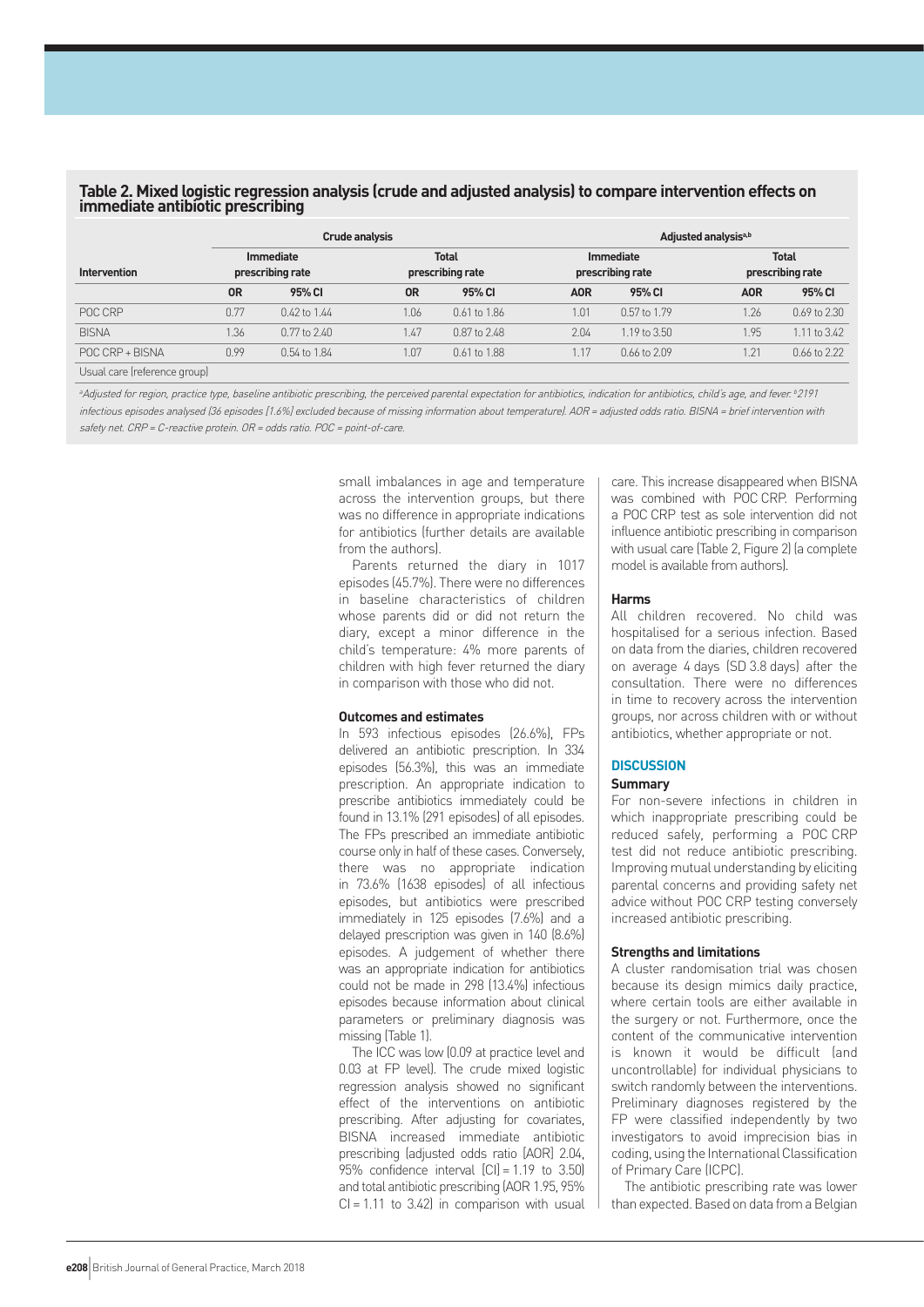## **Funding**

This study was funded by the National Institute for Health and Disability Insurance (RIZIV, Belgium) (reference: CGV 2012/235) and the Research Foundation Flanders (FWO) (reference: G067509N).

## **Ethical approval**

The protocol of this study was approved by the Ethical Review Board of the University Hospitals/KU Leuven (reference: ML8601).

## **Provenance**

Freely submitted; externally peer reviewed.

## **Competing interests**

All authors declare that support was exclusively provided by the funding organisations mentioned above; that there are no financial relationships with any organisations that might have an interest in the submitted work in the previous 3 years; and that no other relationships or activities could appear to have influenced the submitted work.

### **Acknowledgements**

This article was written on behalf of the ERNIE2 study collaboration. The authors wish to acknowledge the other principal ERNIE2 investigators: Dominique Bullens, Karin Decaestecker, Katrien De Schynkel, Jasmine Leus, Karl Logghe, Luc Pattyn, Marc Raes, Lut Van den Berghe and Christel Van Geet. The authors would like to thank all participating FPs and paediatricians at participating hospitals; Annelien Poppe, Frederick Albert, and Greet Delvou for daily follow-up during the study; Kaatje Van Roy for her support in the processing of the data; and IKEA, Belgium, for providing finger puppets that were handed out to participating children as a token of appreciation. And, finally, the authors wish to thank all children and parents who took part in this study.

## **Discuss this article**

Contribute and read comments about this article: **bjgp.org/letters**

continuous and integrated computerised morbidity registration network (INTEGO),<sup>21</sup> a prescribing rate of 40% was expected. In these data, however, no distinction can be made between severe and non-severe infections. Furthermore, FPs may have been more willing to avoid prescribing antibiotics during the trial because they were eager to perform well.<sup>22</sup> The low prescribing rate in the current study cannot be explained by the selection of participating FPs, as their mean annual antibiotic prescription rate was comparable to the national mean. Moreover, 37.4% of the immediate prescriptions could still be considered inappropriate, thus highlighting room for improvement.

Results from this study could be generalisable to similar children in other Western countries. Results, however, may be different among countries with less accessible health care. The results here are not applicable for children at high risk for serious infection.

#### **Comparison with existing literature**

A recent Cochrane review identified six randomised trials that evaluated the use of POC CRP tests in acute respiratory tract infections in primary care.12 The pooled result for all trials showed a reduction in antibiotic use (risk ratio [RR] 0.90, 95% CI = 0.80 to 1.02;  $I^2 = 5\%$  for RCTs and RR 0.68, 95%  $Cl = 0.61$  to  $0.75$ ;  $I^2 = 0\%$  for cluster RCTs). The most pronounced effect occurred in studies with a restrictive CRP algorithm. Its effect in children was only investigated in a small group of children (Diederichsen et al:<sup>23</sup> 139 children with a respiratory infection, RR 1.09, 95% CI = 0.70 to 1.71; Van den Bruel et al:<sup>17</sup> 54 children with temperature of ≥38°C,  $P$ -value = 0.627). Both studies found no reduction in antibiotic prescribing; however, no conclusions can be drawn because they were clearly underpowered. Nevertheless, their findings are in line with the findings of the present study, which collected a much larger data sample. Contrary to the current study, Diederichsen et  $al^{23}$  and Van den Bruel et  $al^{17}$  provided some guidance about CRP and antibiotic prescribing. In the trial of Diederichsen et  $al^{23}$  strict cut-off values were not given, but information was provided that a normal CRP level was <10 mg/L and that CRP levels <50 mg/L were seldom the result of bacterial infection. These values were based on an article by Thompson et al with an unclear methodology.<sup>24</sup> In the trial by Van den Bruel et al,<sup>17</sup> FPs were informed that a serious infection was less likely when the CRP level was <20 mg/L and more likely when the level was >80 mg/L.

The cut-off level of 20 mg/L was adopted from trials in high-prevalence settings such as emergency units and paediatric assessment clinics. As the authors also conclude, this strategy should be assessed before widespread implementation, as studies suggest that serious infections can be present in children with CRP levels as low as 5 mg/L.25,26 As reliable cut-offs are not available, the authors opted not to provide guidance in this study. Obviously, FPs are aware of normal values of CRP.

A recent Cochrane review,<sup>15</sup> identifying 10 trials assessing a variety of interventions to promote shared decision-making to reduce antibiotic prescribing in acute respiratory infections in primary care, found a reduction of 32–45% in antibiotic prescribing compared with usual care in the short term. These trials provided support such as communication skills training, interactive workshops, seminars, and web-based platforms. Five studies recruited children, but no separate analysis assessed the effect of the interventions in this subgroup. The brief intervention used in this study had the advantage of being cheap, reproducible, and immediately applicable in practice without extensive training, but, unfortunately, failed and even doubled prescribing rates, except when POC CRP testing was at their disposal. It appears that extensive, multifaceted training is needed to reduce antibiotic prescribing.

#### **Implications for research and practice**

Systematic POC CRP testing without proper guidance was not found to be an effective strategy to tackle antibiotic overprescribing and should not be recommended for this purpose. So far, CRP testing has only shown to be useful to avoid unnecessary hospital admissions in children at higher risk for serious infection.26 Reliable cutoff levels for CRP to distinguish children with self-limiting infections from those who benefit from antibiotic treatment may be needed to make POC CRP a more useful tool to improve antibiotic prescribing.

Eliciting parental concern and providing a safety net surprisingly increased antibiotic prescribing — the reasons for this can only be presumed. Apparently, parental concern can settle in the FPs' mind and, instead of reassuring the parent verbally, they felt the need to prescribe antibiotics, except when an objective marker (CRP) is measured. A qualitative analysis of the answers to the questions about concerns and in-depth interviews with participating FPs will further help understand why FPs prescribed antibiotics more often when discussing parental worries.